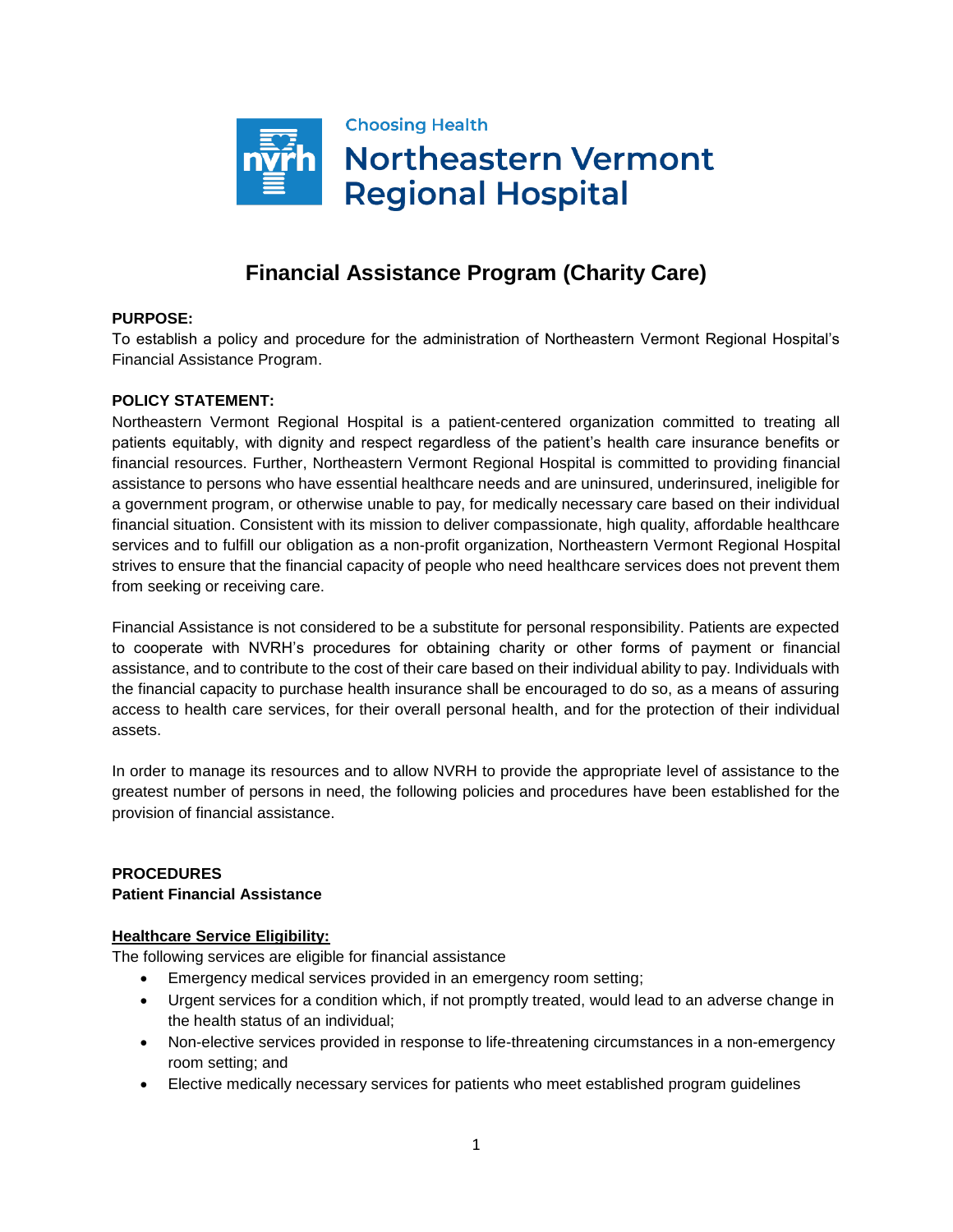Services not eligible for financial assistance

- Cosmetic services unless medically necessary based upon physician review
- Infertility/fertility services, e.g. vasectomies/reversals, tubal ligations/reversals, unless medical necessity documentation from physician is provided
- Hearing aids
- Independent Physician Therapy training
- Services to residents outside of the financial eligibility area unless provided in an emergency room setting
- Services deemed not medically necessary
- Services reimbursed directly to the patient by an insurance carrier or third party

**Provider Coverage:** All NVRH employed medical providers rendering care at NVRH and affiliated physician practices are covered under this policy. See **Addendum 1** list of providers rendering care at NVRH who are *not* covered under this policy.

**Patient Eligibility:** Eligibility for financial assistance will be considered for those individuals who are uninsured, underinsured, ineligible for any government health care benefit program, and who are unable to pay for their care, based upon a determination of financial need in accordance with this policy. The granting of charity shall be based on an individualized determination of financial need, and shall not take into account race, religion, marital status, sexual orientation, age, language, socioeconomic status, physical or mental disability, protected veteran status or obligation for service in the armed forces.

Eligibility for financial assistance is based on an income, cash and net asset tests.

- Income Test: This program is limited to patients with demonstrated financial need either due to limited income or if their medical bills are an excessive portion of their income. The most recently published Federal Poverty Guidelines will be used as the primary determinant. A patient whose household income is at or below 400% of the Federal Poverty Level Guidelines (FPLG), as adjusted for household size, may pass the income test and considered for charity care assistance if they also pass the cash or net worth test.
	- Expenses for rent or mortgage payments are deductible from income to determine eligibility as part of income testing
	- Non-custodial parents may have their income adjusted for child support when supporting documentation of payment is provided.
	- Patients may have their income adjusted for alimony when supporting documentation of payment is provided.
	- Dependents may be included within the household when more than 50% of the support is provided by the guarantor. To qualify for this household extension, the dependent must be listed as a dependent on the Federal Income Tax return.
- Cash Test: Each individual/household residing in Vermont or New Hampshire is allowed liquid assets equal to \$50,000. If assets are below this guideline, the patient passes the cash test.
	- Included in the cash test:
		- Cash, savings account balances, checking account balances, money markets, CDs, term certificates, annuities, stocks, bonds, mutual funds and other "liquid" assets. If less than \$50,000 and income test is met then patient and family member are eligible for patient assistance. If cash is more than \$50,000 than a Net Worth Test is performed.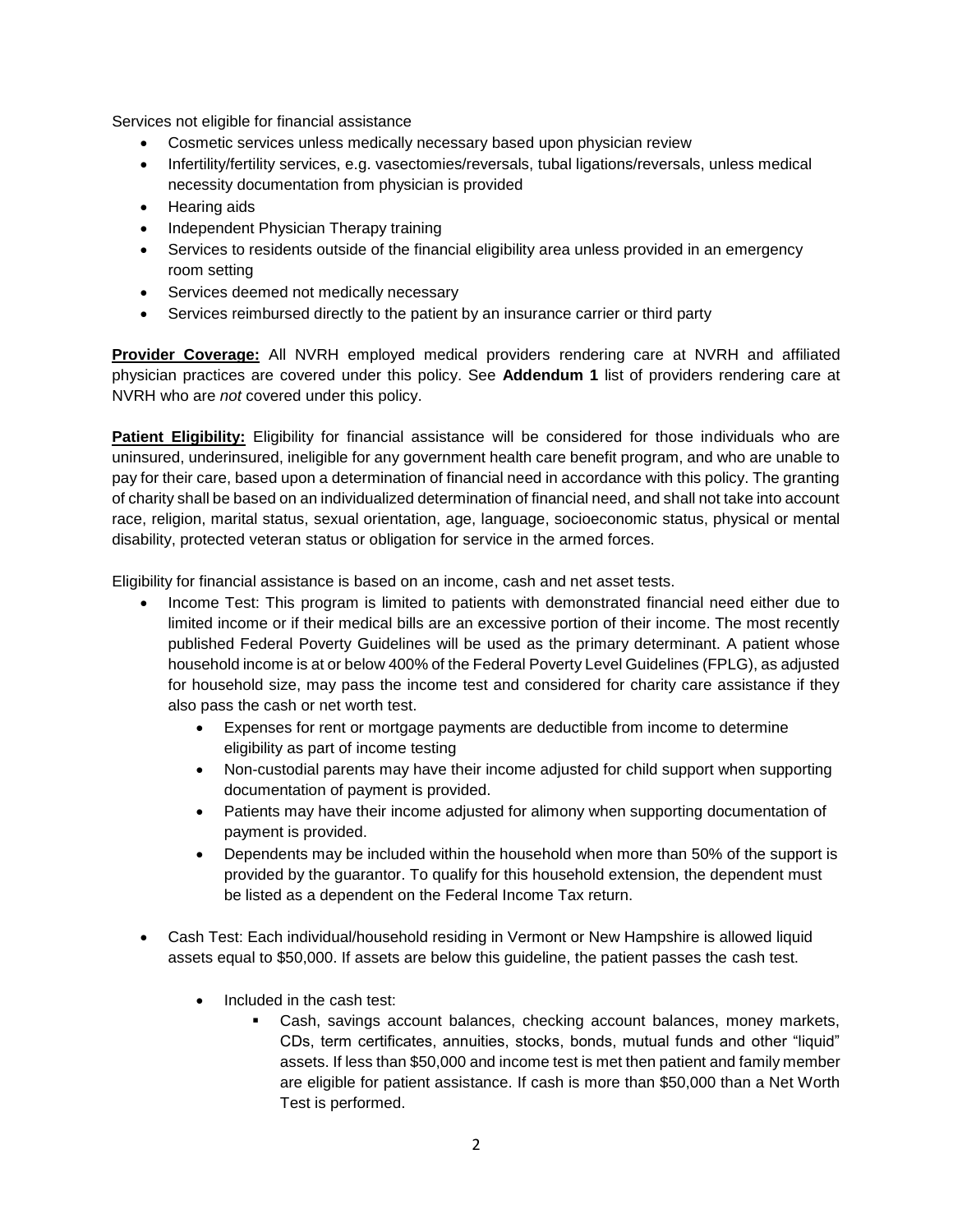- Net Worth Test
	- Add cash, stocks, bonds and value of non-primary care residence to get Total Assets. Add family liabilities, to include mortgage on primary and secondary residences, and the amount(s) patient and family members owe to NVRH. Loans on automobiles and recreational vehicles are not included as a liability. The sum of all qualifying liabilities equals Total Liabilities. Subtract Total Liabilities from Total Assets to get Net Worth. Patient and family qualify for Patient Assistance if Net Worth is \$50,000 or less and Income Test is met. Refer to Patient Sliding Scale Table to determine Reduction Level. If Net Worth greater than \$50,000 patient does not qualify for Patient Assistance
	- Homes (excluding the primary residence), camps and rental properties are included in net asset test. Depending on the value, rental properties may be excluded from the calculation provided rental income is included in the monthly household calculation.

Exclusions:

- Primary residence, assets held in a tax deferred comparable retirement savings account and college savings accounts held by the patient for the patient are excluded from the cash and net asset review.
- Accounts already referred to a collection agency greater than 120 days from placement to agency, unless referred in error are excluded from patient assistance eligibility.
- Services reimbursed directly to the patient(s) by an insurance carrier or already covered by another third party are excluded from patient assistance eligibility.
- Tuition stipends and/or grants for education are not considered a liquid asset and shall not be factored into the cash test.

**Residency Criteria:** Patients must reside within the NVRH financial eligibility area, unless medical services were emergent in nature. Scheduled services for patients residing outside of the NVRH financial eligibility area are not eligible for assistance. Financial assistance for residents outside of the NVRH financial eligibility area will be granted only in unique circumstances and with appropriate approval.

Vermont and New Hampshire residents, and college students who reside in Vermont part-time must live in our financial eligibility area greater than 6 months per annum to meet the residency requirement.

Proof of residency may be established by one of the following:

 Service area driver's license, tax bill with area address, lease for service area property or a service area utility bill.

**Health Insurance and Liability Payments:** Services rendered at NVRH will be billed to patient's primary coverage, a private medical insurance, an employer occupational health plan, workers' compensation, or pending by med pay/third-party liability carriers. In cases where there is a potential auto/injury liability payment pending at a future date, NVRH will file a lien to protect its financial interests, excluding Medicare/Medicaid recipients. After the lien is filed, financial assistance may be granted assuming that the patient otherwise qualifies. If there is a future time when liability payments are distributed, the lien will allow NVRH to recover some or all of the financial assistance initially granted to the patient.

**Public Health Care Program/Healthcare Exchange Criterion:** Patients applying for NVRH financial assistance are reviewed for their potential eligibility for state or federal healthcare program benefits and/or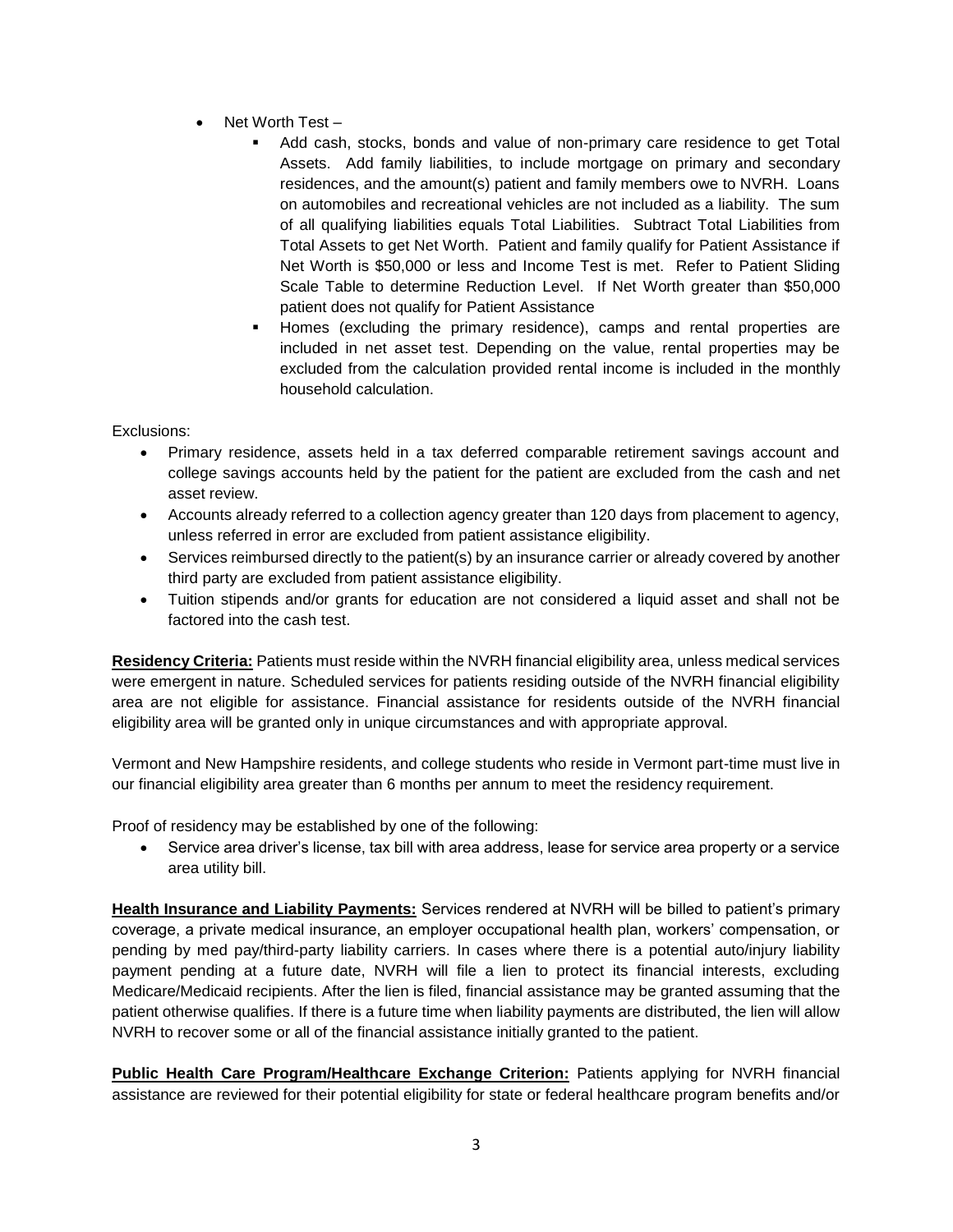benefits offered through the VT or NH Healthcare Exchange Programs. Any patient identified with potential to be granted such assistance will be instructed to apply. For those patients identified as candidates for eligibility for either the VT or NH Healthcare Exchange Program, application for and compliance with those program guidelines is a pre-requisite for the NVRH financial assistance program.

Exclusions: A patient whose religious or cultural belief system prohibits seeking or receiving financial assistance from a government entity may be excluded from the public health care program criterion. The patient will, however, be required to assume a portion of financial responsibility to be assessed.

**Determination of Financial Need:** Financial need will be determined in accordance with procedures that involve an individual assessment of financial need which will include the following: Note, in the case of presumptive charity, the application process may be excluded.

- Include an application process, in which the patient or the patient's guarantor are required to cooperate and supply personal, financial and other information and documentation relevant to making a determination of financial need.
- Include the use of external publicly-available data sources that provide information on a patient's or a patient's guarantor's ability to pay. NVRH reserves the right to obtain a credit report, when approval from the patient is granted, to verify financial stability before financial assistance is authorized.
- Include reasonable efforts by NVRH to explore appropriate alternative sources of payment and coverage from public and private payment programs, and to assist patients to apply for such programs.
- Take into account the patient's available assets and all other financial resources available to the patient.

It is preferred but not required that a request for financial assistance and a determination of financial need occur prior to rendering of services. A patient must have a current patient balance that is due to NVRH, an expectation that an account currently pending insurance will leave a balance that is due to NVRH, or a future scheduled/referred service at NVRH that is expected to leave a patient balance. However, the determination may be done at any point in the billing cycle.

NVRH's values of human dignity and stewardship shall be reflected in the application process, financial need determination and granting of financial assistance. Requests for charity shall be processed promptly and NVRH shall notify the patient/applicant of decision in writing within 30 days of receipt of a completed application.

**Financial Assistance Eligibility Period:** The need for charity assistance shall be re-evaluated at each subsequent time of service if the last financial evaluation was completed more than 12 months prior, or at any time additional information relevant to the eligibility of the patient for charity becomes known. Reevaluation of patients whose age exceeds 65 and whose income is fixed below 400% FPLG shall occur annually. Note: it is permissible for patients to submit new supporting financial documentation provided the application file is less than one year old.

**Presumptive Financial Assistance Eligibility:** There are instances when a patient may appear eligible for charity care discounts, but there is no financial assistance application on file due to a lack of supporting documentation. Often there is adequate information provided by the patient or through other sources that could provide sufficient evidence to provide the patient with financial care assistance. In the event there is no evidence to support a patient's eligibility for financial assistance, NVRH could use outside agencies in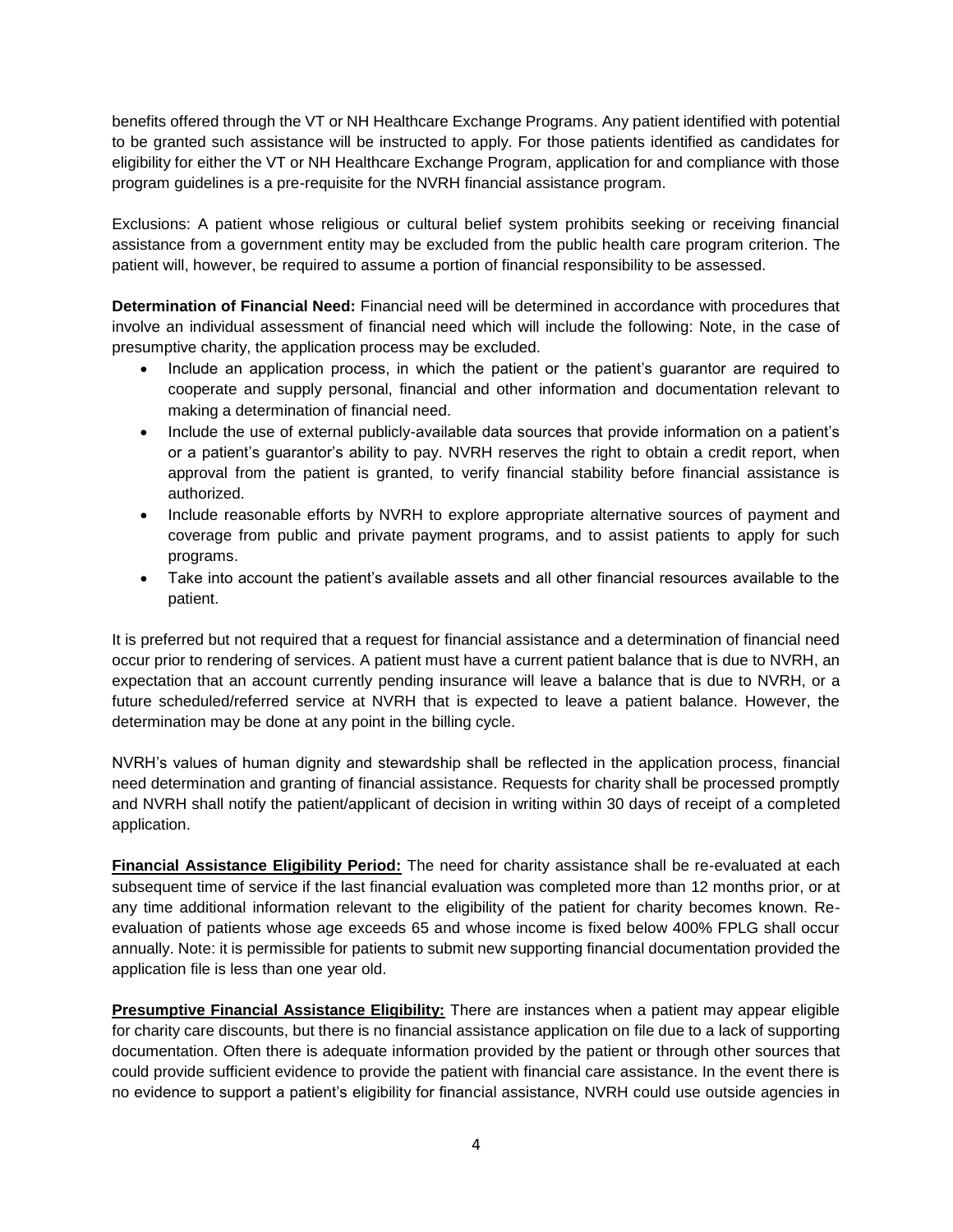determining estimated income amounts for the basis of determining charity care eligibility and potential discount amounts. Once determined, due to the inherent nature of the presumptive circumstances, the only discount that can be granted is a 100% write off of the account balance.

Presumptive eligibility may be determined on the basis of individual life circumstances that may include:

- Eligibility for other state or local assistance programs that are unfunded (e.g., Medicaid spenddown)
- Food Stamp Eligibility
- Participation in Women, Infants and Children programs (WIC)
- Patient is incarcerated with no health care coverage

Presumptive eligibility may additionally be determined through an automated predictive assessment. Demographic, payment history, and third-party information may be used to determine household income levels. This may be done at any time during an account life cycle. Vendor model results can be correlated to the FPLG, allowing charity to be granted even if all documentation is not available. When an automated predictive tool is used, accounts scoring <200% of FPLG may be provided a 100% write-off for the services provided at the time of scoring. A complete application is expected from patients for ongoing approval. For accounts scoring >200% of FPLG, a formal application will be required to fully identify the poverty level and appropriate discount to be provided.

Presumptive eligibility will be adjusted to a specific transaction/pay code to ensure these dollars are excluded from the Medicare Cost Report.

**Financial Assistance Guidelines:** In accordance with financial need, eligible services under this policy will receive financial assistance based upon the federal poverty guidelines. The amount of assistance provided to a patient will vary based upon their income level and the grant awarded shall ensure the patient is not responsible for more than the amount generally billed to an insured patient.

As defined by the IRS, eligible patients cannot be charged more for emergency or other medically necessary care than amounts generally billed to individuals who have insurance coverage. The average generally billed (AGB) to patients is calculated using the "Look-Back method"; actual claims paid to the organization by Medicare, private health insurers and Medicaid.

NVRH used combined Medicare, Medicaid and private health insurer look-back method calculation. This forms the minimum grant percentage awarded to patients who qualify for assistance. Calculation: See **Addendum 2**.

The amount generally billed for the previous fiscal year shall be applied to the 351-400% FPLG level. Additional discounts shall apply to each FPLG category up to a maximum assistance grant of 100% for <200% FPLG.

| $  -$    | 200%<br>-- | 250%<br>$\mathbf{u}$<br>້/ຕະ | 300%<br>≀ ∩<br>ิวค<br>"∕∩−. | 350%<br>$^{\circ}$ %-.<br>JU. | $00\%$<br>n r<br>10 <sub>l</sub> |
|----------|------------|------------------------------|-----------------------------|-------------------------------|----------------------------------|
| $:$ ron' | $00\%$     | O E Q<br>`70<br>DJ.          | 70%                         | 57%                           | 17%                              |

The patient grant is applied against all current balances (i.e. hospital and physician practices) and extends for a coverage window of 12 months. When the grant period has closed, patients will be required to reapply for financial assistance and based upon their financial status, may have their grant category adjusted.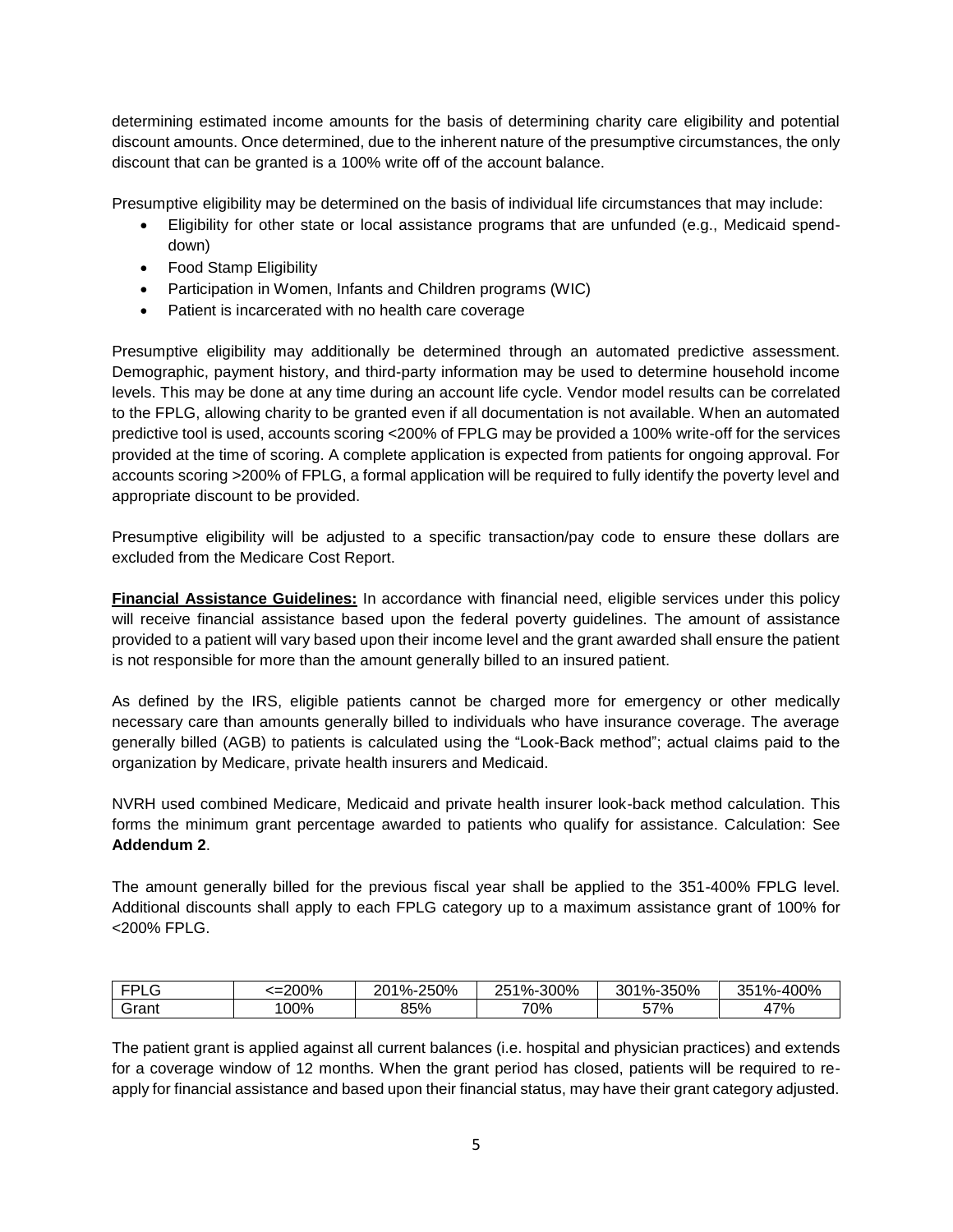**Safe Harbor:** NVRH shall limit all charges for financial assistance qualified individuals to the amounts generally billed to insured patients. The hospital will refund any amount paid in excess of the amount he or she is personally responsible for paying under the financial assistance policy within the application period or 240 days prior to the receipt of a complete application. Payments made outside the application period will not be eligible for a refund.

**Individual Case Reviews and Appeals Process:** NVRH acknowledges that extenuating circumstances may exist where an individual's income may exceed program eligibility guidelines. Cases that do not meet established program guidelines but are catastrophic and/or present unusual hardship will be reviewed on a case by case basis by the Financial Assistance Program Specialist and the Business Office Manager. In some circumstances approval by the CFO may be needed.

Patients whose applications for financial assistance are denied may appeal the denial decision. Requests for appeal should be sent to the Financial Assistance Program Specialist, in writing, within 30 days of receipt of the denial decision and must clearly indicate the reason for the appeal. All cases will be reviewed by the Specialist and the Business Office Manager. The patient will be notified of the final grant/deny decision.

**Notification Period:** NVRH will make reasonable efforts to notify patients about the financial assistance program. This period begins on the date a billing statement for the patient balance of care is presented and ends 120 days later. As defined in this policy, multiple methods of notification occur beginning in advance of care, during care and throughout the 120 day billing cycle.

**Application Period:** NVRH will process applications submitted by individuals during the application period which begins on the date a billing statement for the patient balance of care is presented and ends 240 days later. If at the end of the 120 day notification period an account has been referred to a collection agency and an application is received and granted within the 240 day application period, accounts shall be recalled from the agency and processed under the financial assistance program.

**Reasonable Efforts:** Reasonable efforts will be made to determine if a patient is eligible for financial assistance prior to balance transfer to collections. Reasonable efforts may include the use of presumptive scoring, the notification and processing of applications and notification before, during and after care.

- NVRH shall not initiate any ECA (extraordinary collection actions)
- Incomplete applications shall be processed with notification to patients providing direction on how to appropriately complete the application and/or what additional documentation is required along with a 30 day window of time to respond to NVRH request.
- NVRH shall process completed applications within 30 days of receipt.

**Communication of the Charity Program to Patients and the Public:** Notification about the financial assistance program is available from NVRH, which shall include a contact number, shall be disseminated by NVRH by various means, which may include, but are not limited to:

- Reference to the charity program printed on each patient statement.
- By posting notices in the emergency rooms and in the admitting and registration departments.
- By providing copies of the policy and application upon request.
- For inpatient, observation and short stay patients, case managers will help with the process of filling out the patient assistance application if after being informed the patient decides he/she may be eligible.
- Information shall be available on the NVRH website, including the policy, the application, FAQ, FPLG guidelines and contact information for follow-up assistance.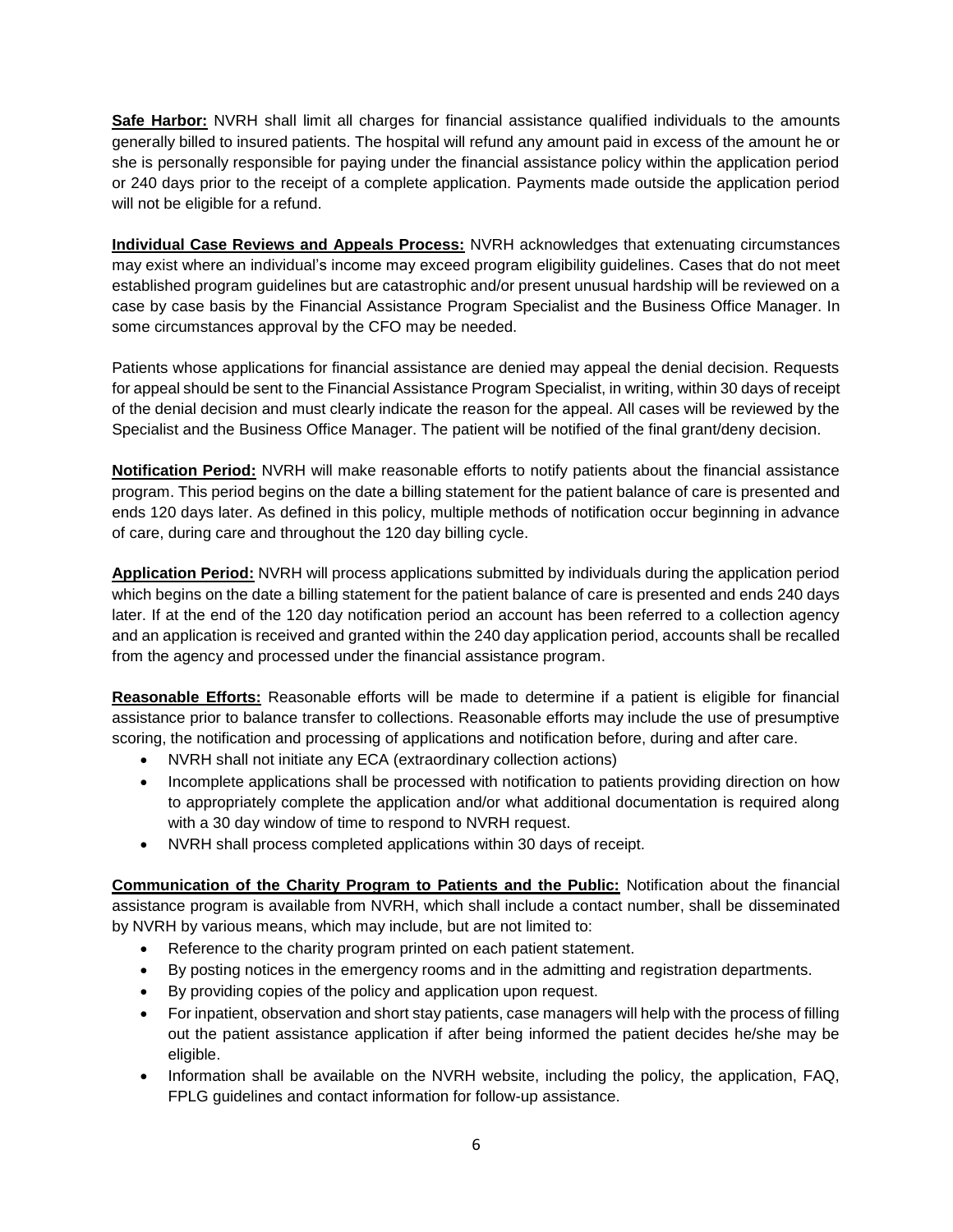- Referral of patients for financial assistance may be made by any member of the NVRH staff, including physicians, nurses, financial counselors, social workers, case managers, chaplains, and religious sponsors. A request for charity may be made by the patient or a family members, close friend, or associate of the patient, subject to applicable privacy laws.
- Applications are also available through Community Connections, located at 55 Sherman Drive in St. Johnsbury, VT.
- NVRH will attend local health fairs to provide information about the Financial Assistance Program, upon employer request.

**Application Assistance Contact Information:** Assistance in completing the application may be obtained through the Financial Assistance Specialist and the staff at Community Connections. Information regarding our policy and/or application may be obtained by contacting the Financial Assistance Specialist at 1-802- 748-7518 or in person at NVRH, 1315 Hospital Drive, St. Johnsbury, VT.

**Relationship to Collection Policies:** NVRH management shall develop policies and procedures for internal and external collection practices that take into account the extent of which the patient qualifies for financial assistance, a patient's good faith effort to apply for a governmental program or for assistance from NVRH, and a patient's good faith effort to comply with his or her payment agreements with NVRH. For patients who qualify for charity and who are cooperating in good faith to resolve their hospital bills, NVRH may offer extended payment plans to eligible patients.

Note: NVRH will not engage in extraordinary collection actions (ECA). ECA is defined as selling an individual's debt to another party, reporting adverse information about the individual to consumer credit reporting agencies or credit bureaus, deferring, denying or requiring payment before providing medically necessary care because of an individual's non-payment of one or more bills for previously provided care under the FAP and/or actions requiring a legal or judicial process.

**FAP Adjustment Authority Levels:** The following approval levels will be followed before charges may be adjusted off an individual patient's account under the Financial Assistance Program:

| \$1 - \$20,000       | <b>PFAP Specialist</b> |
|----------------------|------------------------|
| \$20,001 - \$100,000 | CFO                    |

**Regulatory Requirements:** In implementing this policy, NVRH management and facilities shall comply with all other federal, state, and local laws, rules and regulations that may apply to activities conducted pursuant to this policy.

**Document Retention:** Completed applications for the Financial Assistance Program will be maintained for a period of seven years after the date the application was approved or denied.

**Monitoring Plan:** Compliance with this policy will be monitored through annual review of Financial Assistance Program applications and grant/deny decisions. Quarterly department spot auditing will occur and monthly reporting of outcomes will be reviewed.

**Definitions:** For the purpose of this policy, the terms below are defined as follows:

 **AGB:** Amount general billed to insurance payers for services provided. The look-back method is used to calculate the AGB, reflecting a combination of fully adjudicated claims for Medicare fee for service, Medicaid and all private health care plans, including the portions paid by the beneficiaries.